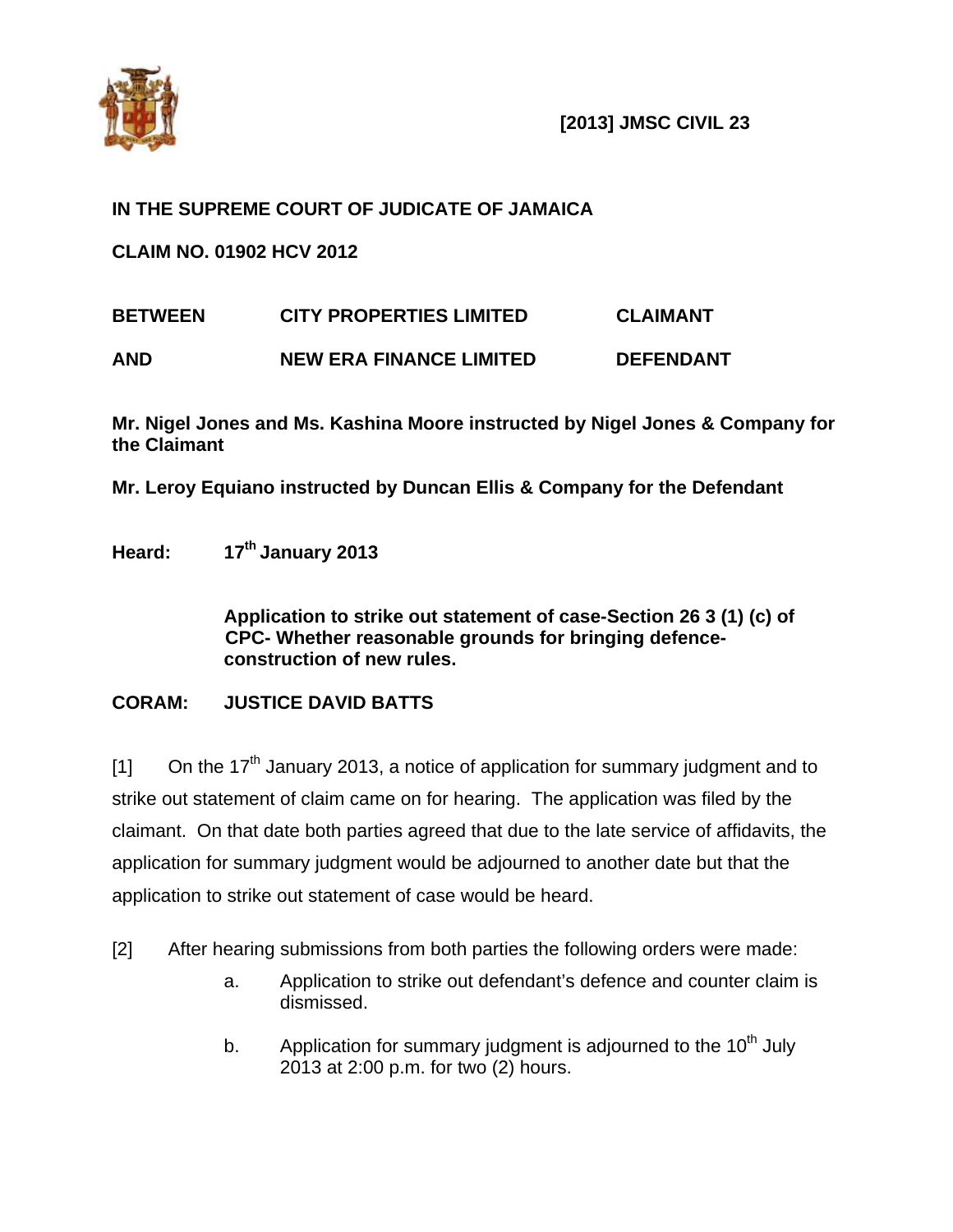- c. Case Management Conference fixed for the  $10<sup>th</sup>$  July 2013 at 2:00 p.m.
- d. Parties are to proceed to mediation forthwith.
- e. Leave to appeal the Order at (a) above granted.
- f. Costs to be costs in the claim.
- g. Formal Order to be prepared, filed and served by the claimant.

[3] I promised to put in writing my reasons for the dismissal of the application to strike out pleadings and this I now do.

[4] The claimant prepared submissions in writing and these were supplemented by oral submissions by Ms. Kashina Moore. The submissions relied on Rule 26 3(1) (c) of the Civil Procedure Rules that is, the pleading disclosed no reasonable grounds for defending the claim or for bringing the counter claim.

[5] Reliance was placed on the judgment of my brother, the Honourable Mr. Justice Bryan Sykes in **Sebol Ltd and Another v Ken Tomlinson (as the receiver of Western Cement Co. Ltd.) and Other** delivered on the 9<sup>th</sup> October 2007 and which was upheld by the Court of Appeal (SCCA 115/2007).

 The Court of Appeal's judgment was not cited but reliance was placed on the following passage from the judgment of Sykes J:

> *"Let us look at what rule 26 3(1) (c) actually says. The rule does not speak of reasonable claim. It speaks of reasonable grounds for bringing the claim. It would seem to me that simply as a matter of syntax the instances in which a claim can be struck out against a defendant are wider than under the old rules ... It does not necessarily follow, however, that merely because the claim is known to law the grounds for bringing it are reasonable. The rule focuses on the grounds for bringing the claim and not just whether the pleadings disclose a reasonable cause of action."*

[6] The claimant submitted further that as the defendant's pleading admitted the existence of a monthly tenancy, that no lease was signed and that they commenced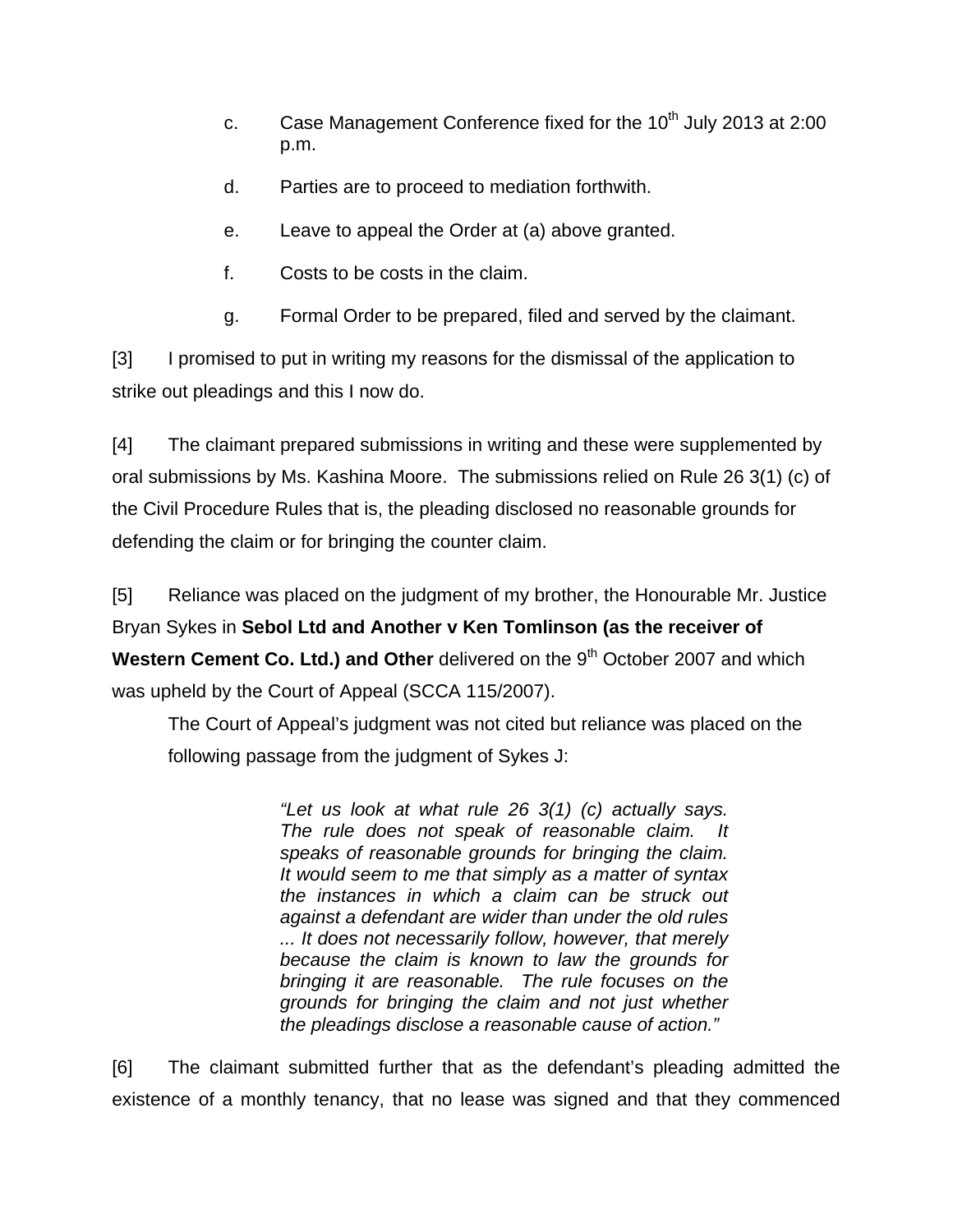paying rent in June 2003 as particularized in the statement of account in respect of rent and maintenance, there could be no basis to defend the claim. More so because there was no written lease and the details of the relationship of landlord and tenant were created by conduct. It was clear, submitted the claimant that the defendant had unilaterally tried to change the terms of the arrangement.

[7] The claimant also made submissions in respect of a tenant not being permitted to challenge his landlord's title however, as Mr. Equiano for the defendant has made it clear that such a challenge forms no part of the defence I will say no more on that matter.

[8] Mr. Equiano submitted that the defence rests primarily on a construction of the contract. Essentially, the defence contends that the agreement was for maintenance to be based on actual expenses incurred and not for it to be a flat rate. The issue has come to a head because the premises ought to have been insured, however, when the premises were damaged it emerged there was no insurance in place. The defendant therefore seeks an account of money allegedly paid for maintenance but not used to pay insurance premium as the defendant contends it ought to have been. There is also a counter claim for losses and/or set-off. Mr. Equiano submitted that whatever construction is placed on Section 26 3 (1) (c) it is clear that there are reasonable grounds for the defence and counter claim.

[9] On the issue of the applicable law, the section is clear and means exactly what it says. There must be reasonable grounds for bringing or defending a claim. These reasonable grounds must it seems to me be evident on a reading of the statement of case. It is well established and a matter for which no authority need be cited, that upon an application to strike out pleading, no affidavit evidence need be filed, the issue is determined by reference to the pleadings.

[10] Therefore it seems to me that when the rule refers to "reasonable grounds" for bringing a claim it means nothing more or less than that the claimant has disclosed in the pleading that he has a reasonable cause of action against the defendant. He does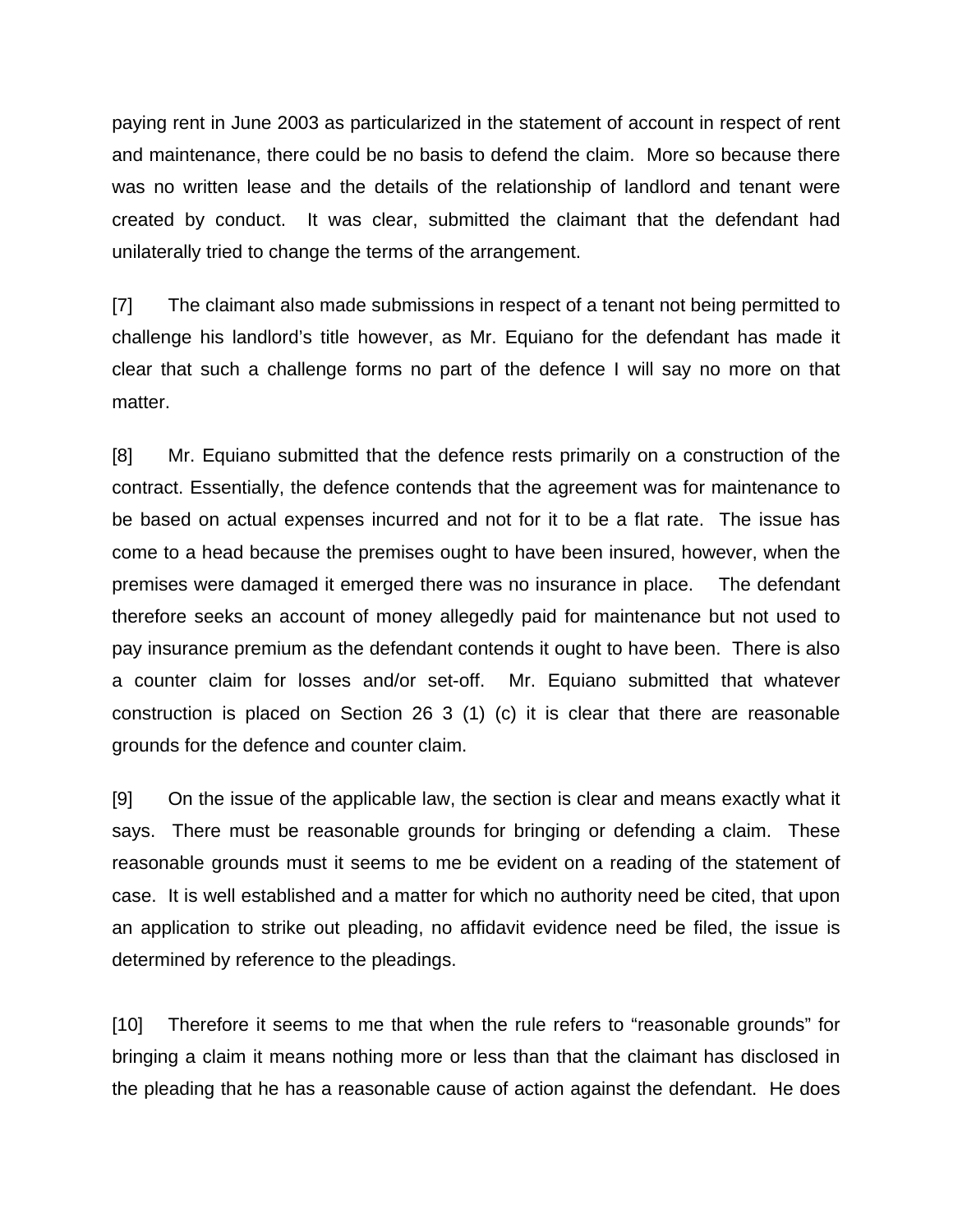this by pleading facts supportive of the existence of a cause of action or defence as the case may be. Having read the judgment of Sykes J in **Sebol Ltd**., the learned judge appears to have juxtaposed the bare necessity to show a cause of action known to law with the need to show reasonable grounds for bringing the action. He then proceeded to say the rule as it was now had been expanded. However, it never was the case that a claimant needed only to plead a cause of action known to law. Indeed a claim even under the old rule might be struck out if for example a known cause if action (say negligence) was pleaded but the pleaded facts failed to allege a connection between the defendant and the claimant(by for example not pleading the driver of a motor vehicle was the defendant's servant or agent).

[11] I doubt that the new rule invites any further examination than an examination of the statements of case to ensure that the facts as alleged support a reasonable cause of action against a defendant. It seems to me that the new wording more accurately reflects the approach the courts took to the interpretation and application of the old rule.

 It may be, and Sykes J is respectfully correct in this regard, that occasions may arise when a pleading discloses an unreasonable cause of action or defence on its face. I suppose if for example, it fails the *de minimis* test as regards quantum. However, as litigants are not to be driven from the judgment seat without a hearing on the merits, it ought to be an extremely rare case indeed where a court will find a cause of action or defence in existence but that it is "unreasonable" for the claimant or defendant to be allowed to rely on it, and to do so at an interlocutory stage of the proceedings.

[12] It is therefore my respectful view that on an application such as this, the court is to examine the pleadings to determine whether the facts alleged establish a reasonable cause of action or defence. I am emboldened to take this approach because when one examines the decision of the Court of Appeal in **Sebol Ltd**., the Lord President expressed the view that Sykes J's discussion about a distinction between "unreasonable claim" and "reasonable grounds for bringing the claim" was "unnecessary."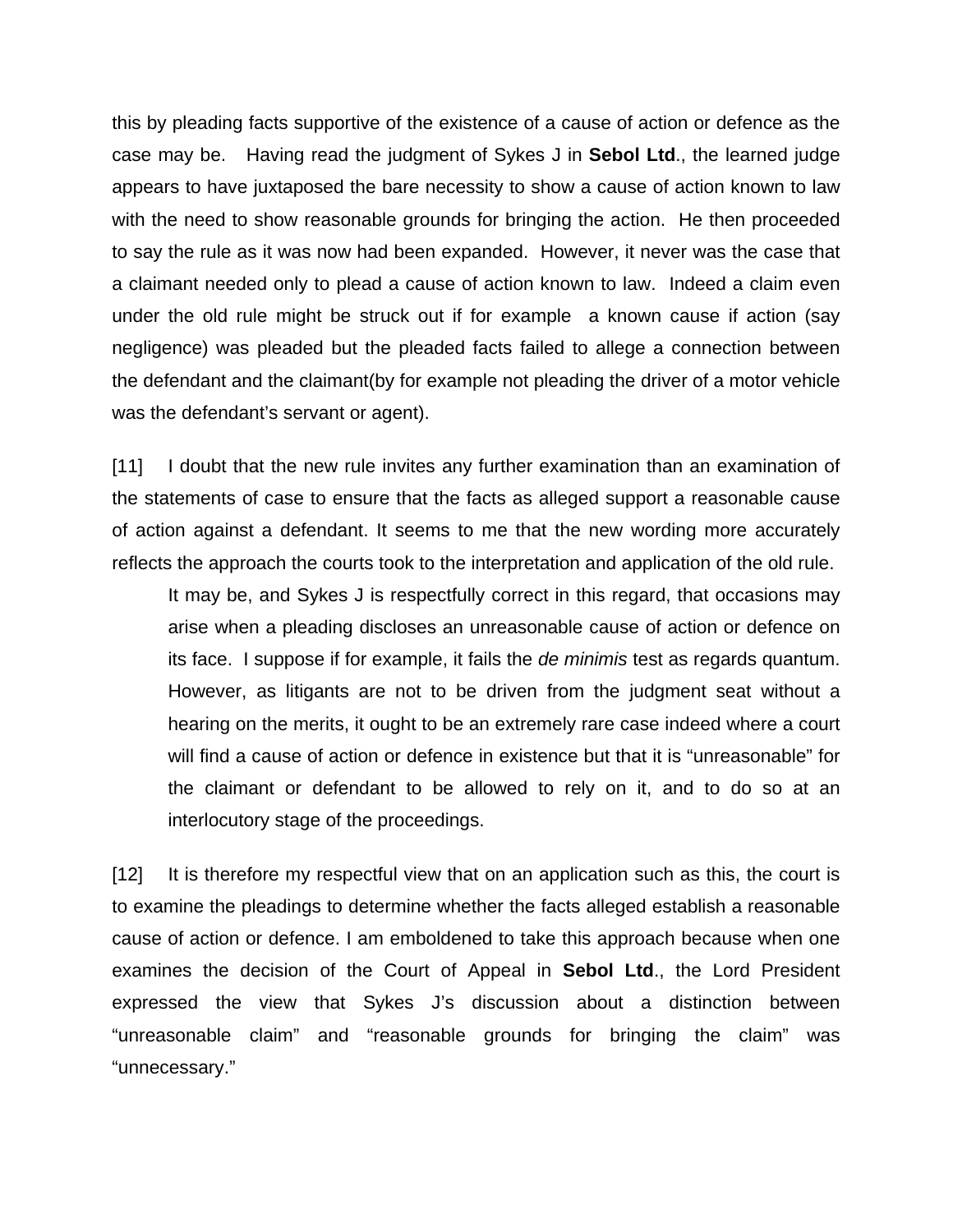He expressed no view on the distinction posited. Justice of Appeal Dukharan although expressing agreement with Sykes J's analysis felt that on the facts of that case either analysis would apply. Harrison JA was content to express agreement with Dukharan JA. It appears to this court therefore, that the precise interpretation has not received the blessing of an Appellate Court. In the final analysis "reasonable grounds for bringing the claim or defence" is determined in the way the courts have always done it, by examining the particular pleading.

[13] In this case, I have considered the submissions of the parties and the relevant pleading. The defence which is being challenged is rather inelegantly pleaded. Paragraph 2 for example states "it is submitted", and submissions really have no place in pleadings.

 Nevertheless, the allegations in the defence are sufficiently clear and if adequately supported by evidence which is accepted by a court at trial can afford a defence to the claim and establish a valid counter claim.

[14] This is demonstrable by reference in particular to paragraph (3) of the defence and counter claim in which the defendant contends:

- a. Rent and maintenance were to be treated as separate charges in the agreement.
- b. Denies that they failed to pay the full rent since 2004.
- c. Payments for maintenance was agreed to be on a reimbursable basis that it was by way of reimbursement for expenses incurred.
- d. Items such as insurance, taxes and rates, etc., were not agreed to be paid as part of maintenance package.
- e. The maintenance was charged towards a loan for which the defendant has no responsibility.
- f. Some items were agreed by conduct others were challenged.

[15] As regards the counter claim, the defendant alleges that he paid rent and maintenance since 1999. The claimant, however, maintained control over and was responsible for the common areas including the area in which a fire commenced which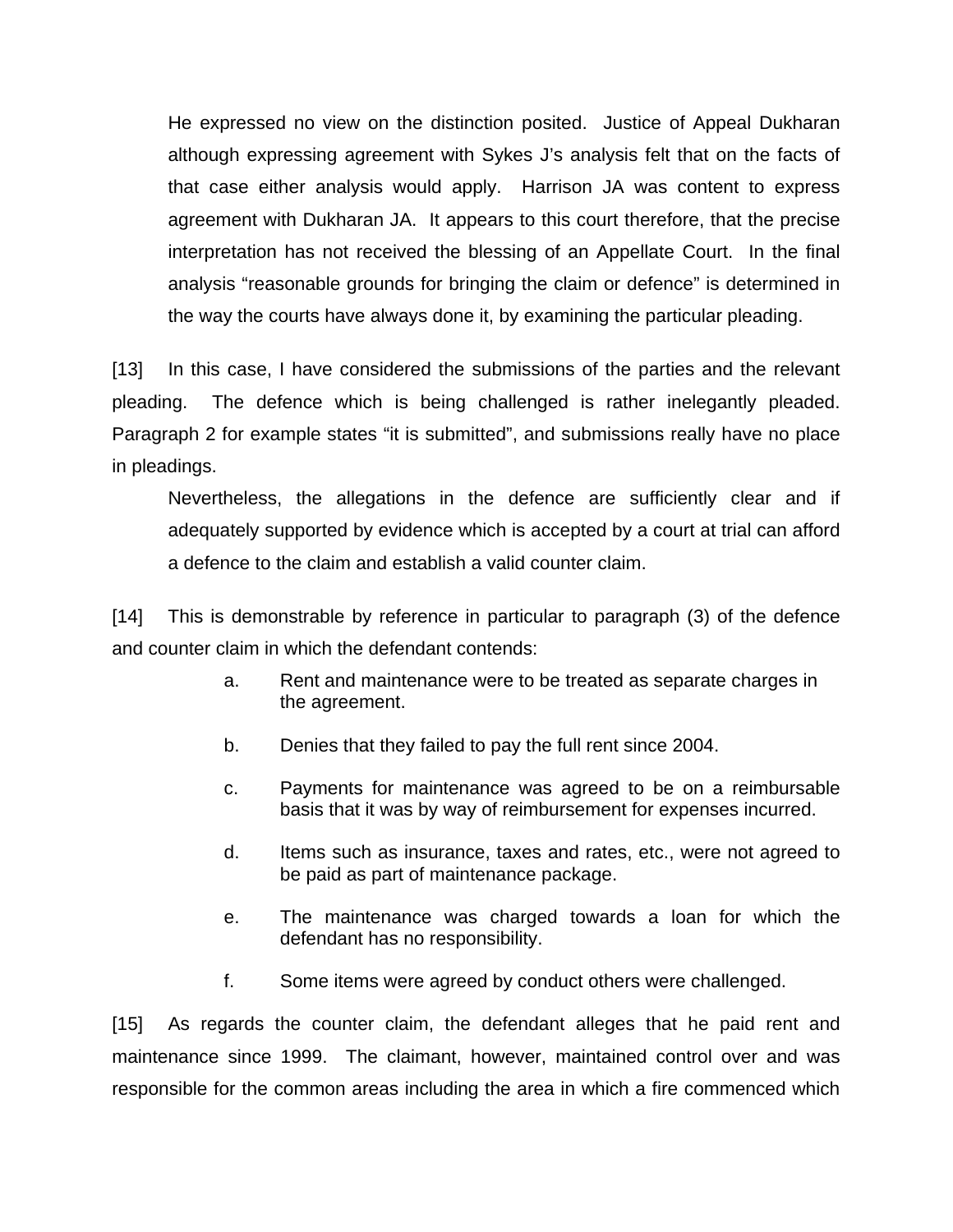destroyed the building rented by the defendant. The fire cost the defendant loss and damage. The defendant therefore counter claimed for among other things:

- a. The money paid as maintenance apportioned toward insurance premium and in which insurance it is said the defendant had no insurable interest be refunded to the defendant.
- b. Damages reflecting damage to the defendant consequent on the fire which spread from the claimant's property (common area) to the defendant's property.
- c. A restitutionary claim to a refund of maintenance wrongly collected.

[16] The language of the pleading has much to be desired, however, it discloses a reasonable basis for defence and counter claim. That is "reasonable grounds for brining or defending the claim", or to put it in the way the rule does, when regard is had to the pleaded defence and counter claim it cannot be said that, the statement of case, "discloses no reasonable grounds for bringing or defending a claim."

[17] Indeed I would go further and say that one can think of no more reasonable defence to a claim for non-payment of rent and maintenance and recovery of possession than that:

- a. The rent has been paid.
- b. The claim to maintenance is baseless as the amount claimed was not agreed.
- c. There has been overpayment of maintenance and these sums are to be bought into account.
- d. Maintenance was paid for an insurance policy in respect of which the defendant could get no benefit after a fire and hence should be accounted for.

[18] As regards the counter claim, the above-stated facts and, the fact that the fire had started on premises which the claimant possessed are relied upon to ground a claim to damages.